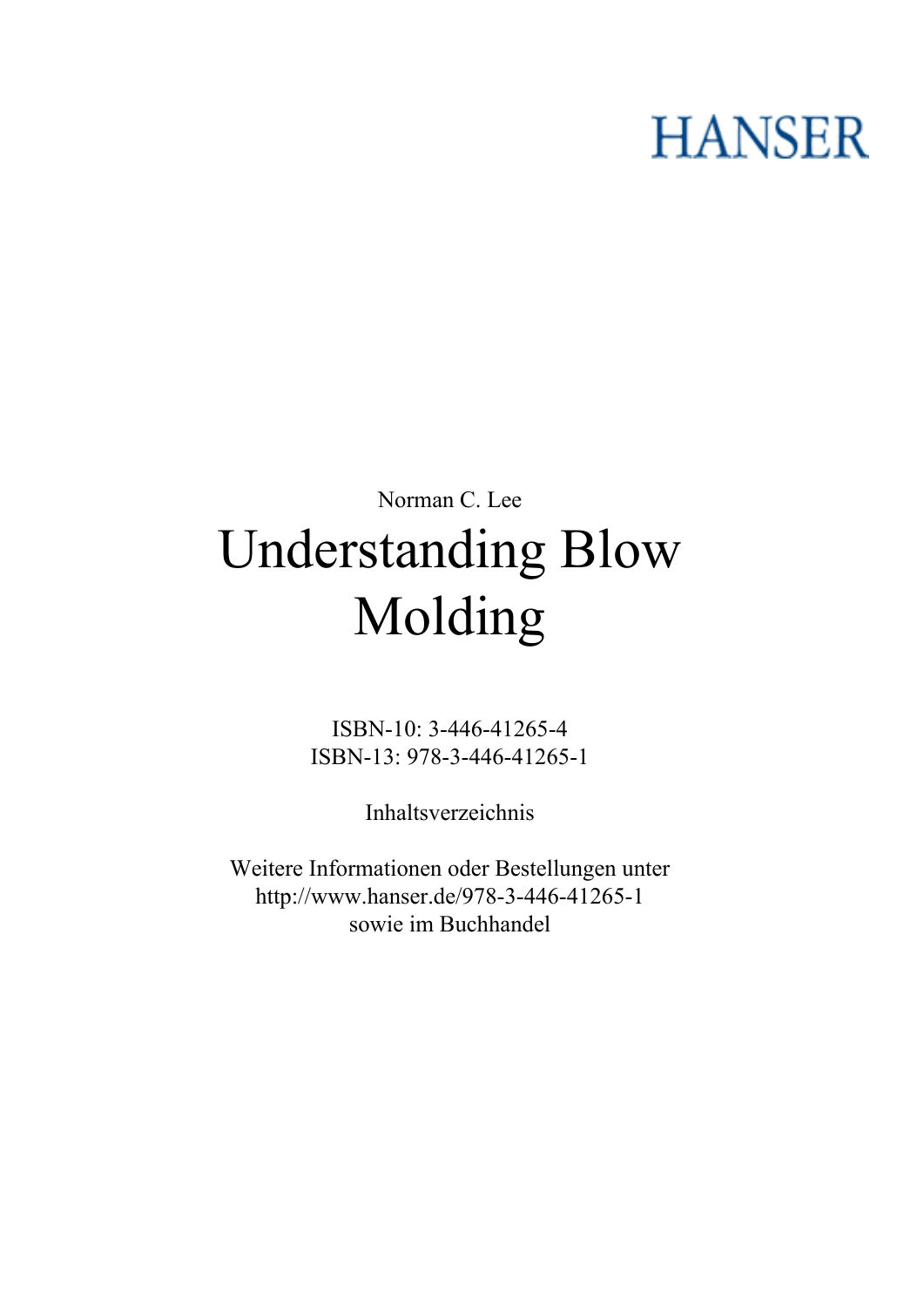## **Contents**

|                |     |                                       |                                      | V              |  |  |
|----------------|-----|---------------------------------------|--------------------------------------|----------------|--|--|
|                |     |                                       |                                      | <b>VII</b>     |  |  |
| 1              |     |                                       |                                      |                |  |  |
|                | 1.1 |                                       |                                      | $\mathbf{1}$   |  |  |
|                | 1.2 |                                       |                                      | $\mathbf{1}$   |  |  |
|                |     | 1.2.1                                 |                                      | $\mathbf{1}$   |  |  |
|                |     | 1.2.2                                 |                                      | $\overline{2}$ |  |  |
|                |     | 1.2.3                                 |                                      | $\overline{2}$ |  |  |
|                | 1.3 |                                       |                                      | $\overline{3}$ |  |  |
|                |     | 1.3.1                                 |                                      | $\overline{3}$ |  |  |
|                |     | 1.3.2                                 |                                      | 3              |  |  |
|                | 1.4 |                                       |                                      | $\overline{4}$ |  |  |
| $\overline{2}$ |     |                                       |                                      | 5              |  |  |
|                | 2.1 |                                       |                                      | 5              |  |  |
|                | 2.2 |                                       |                                      | $\overline{7}$ |  |  |
|                | 2.3 |                                       |                                      | 8              |  |  |
| 3              |     |                                       |                                      | 11             |  |  |
|                | 3.1 |                                       |                                      |                |  |  |
|                | 3.2 |                                       |                                      | 11             |  |  |
|                | 3.3 |                                       |                                      | 13             |  |  |
|                | 3.4 | Resin Considerations for Blow Molding |                                      |                |  |  |
|                |     | 3.4.1                                 |                                      | 15             |  |  |
|                |     | 3.4.2                                 | Physical and Processing Requirements | 15             |  |  |
| 4              |     |                                       |                                      | 21             |  |  |
|                | 4.1 |                                       |                                      | 21             |  |  |
|                |     | 4.1.1                                 |                                      | 24             |  |  |
|                |     | 4.1.2                                 |                                      | 24             |  |  |
|                |     | 4.1.3                                 |                                      | 26             |  |  |
|                |     | 4.1.4                                 |                                      | 26             |  |  |
|                |     | 4.1.5                                 | Wall Thickness and Melt Temperature  | 26             |  |  |
|                | 4.2 |                                       |                                      | 27             |  |  |
|                |     | 4.2.1                                 |                                      | 27             |  |  |
|                |     | 4.2.2                                 | Rising (Vertical Movement) Mold      | 28             |  |  |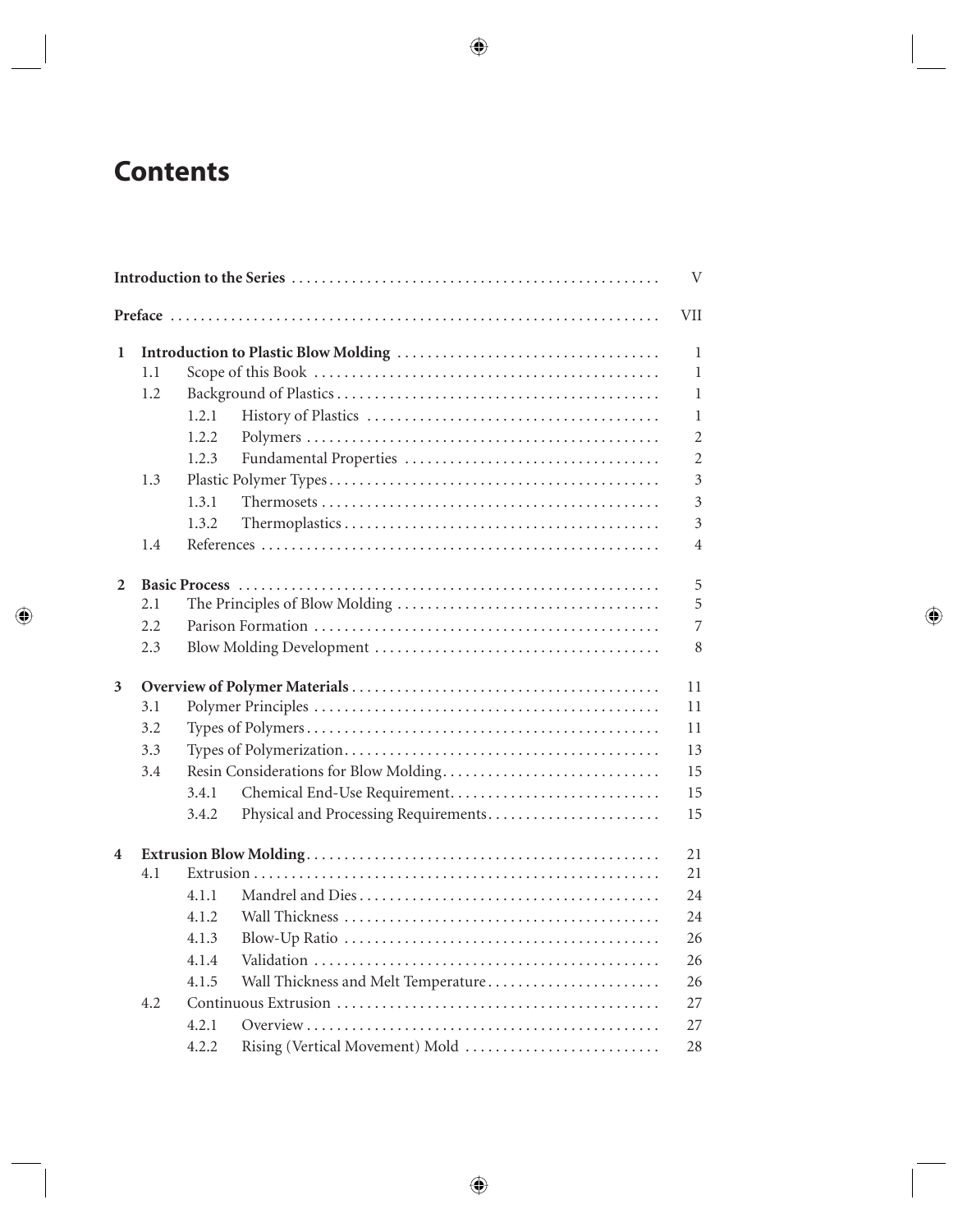|    |                                                           | 4.2.3<br>Sliding (Horizontal Movement) Mold           | 28 |  |  |  |
|----|-----------------------------------------------------------|-------------------------------------------------------|----|--|--|--|
|    |                                                           | 4.2.4                                                 | 29 |  |  |  |
|    | 4.3                                                       |                                                       | 30 |  |  |  |
| 5  | 33                                                        |                                                       |    |  |  |  |
|    | 5.1                                                       |                                                       | 33 |  |  |  |
|    | 5.2                                                       |                                                       | 36 |  |  |  |
| 6  |                                                           |                                                       |    |  |  |  |
|    | 6.1                                                       |                                                       | 39 |  |  |  |
|    | 6.2                                                       |                                                       | 40 |  |  |  |
|    | 6.3                                                       |                                                       | 41 |  |  |  |
|    | 6.4                                                       |                                                       | 42 |  |  |  |
| 7  | Guidelines for Selecting Industrial Blow Molding Machines |                                                       |    |  |  |  |
|    | 7.1                                                       |                                                       | 44 |  |  |  |
|    | 7.2                                                       |                                                       | 45 |  |  |  |
|    | 7.3                                                       |                                                       | 46 |  |  |  |
|    | 7.4                                                       |                                                       | 47 |  |  |  |
| 8  |                                                           |                                                       | 53 |  |  |  |
|    | 8.1                                                       |                                                       | 53 |  |  |  |
|    |                                                           | Common Materials and Applications for<br>8.1.1        |    |  |  |  |
|    |                                                           | Coextrusion Blow Molding                              | 54 |  |  |  |
|    |                                                           | 8.1.2                                                 | 55 |  |  |  |
|    |                                                           | 8.1.3<br>Continuous Multi-Layered Coextrusion         | 56 |  |  |  |
|    | 8.2                                                       |                                                       | 57 |  |  |  |
|    |                                                           | Three-Dimensional Blow Molding Processes<br>8.2.1     | 58 |  |  |  |
|    |                                                           | Suction Blow Molding<br>8.2.1.1                       | 58 |  |  |  |
|    |                                                           | Parison Manipulation<br>8.2.1.2                       | 59 |  |  |  |
| 9  |                                                           |                                                       | 61 |  |  |  |
|    | 9.1                                                       | Main Characteristics of the Mold Halves<br>61         |    |  |  |  |
|    | 9.2                                                       | 63                                                    |    |  |  |  |
|    | 9.3                                                       | 64                                                    |    |  |  |  |
|    | 9.4                                                       | 66                                                    |    |  |  |  |
|    | 9.5                                                       | High Quality Undamaged Mold Cavity Finish<br>67       |    |  |  |  |
|    | 9.6                                                       | Effects of Air and Moisture Trapped in the Mold<br>68 |    |  |  |  |
|    | 9.7                                                       | 69                                                    |    |  |  |  |
|    | 9.8                                                       |                                                       | 70 |  |  |  |
| 10 |                                                           |                                                       | 71 |  |  |  |
|    | 10.1                                                      |                                                       | 71 |  |  |  |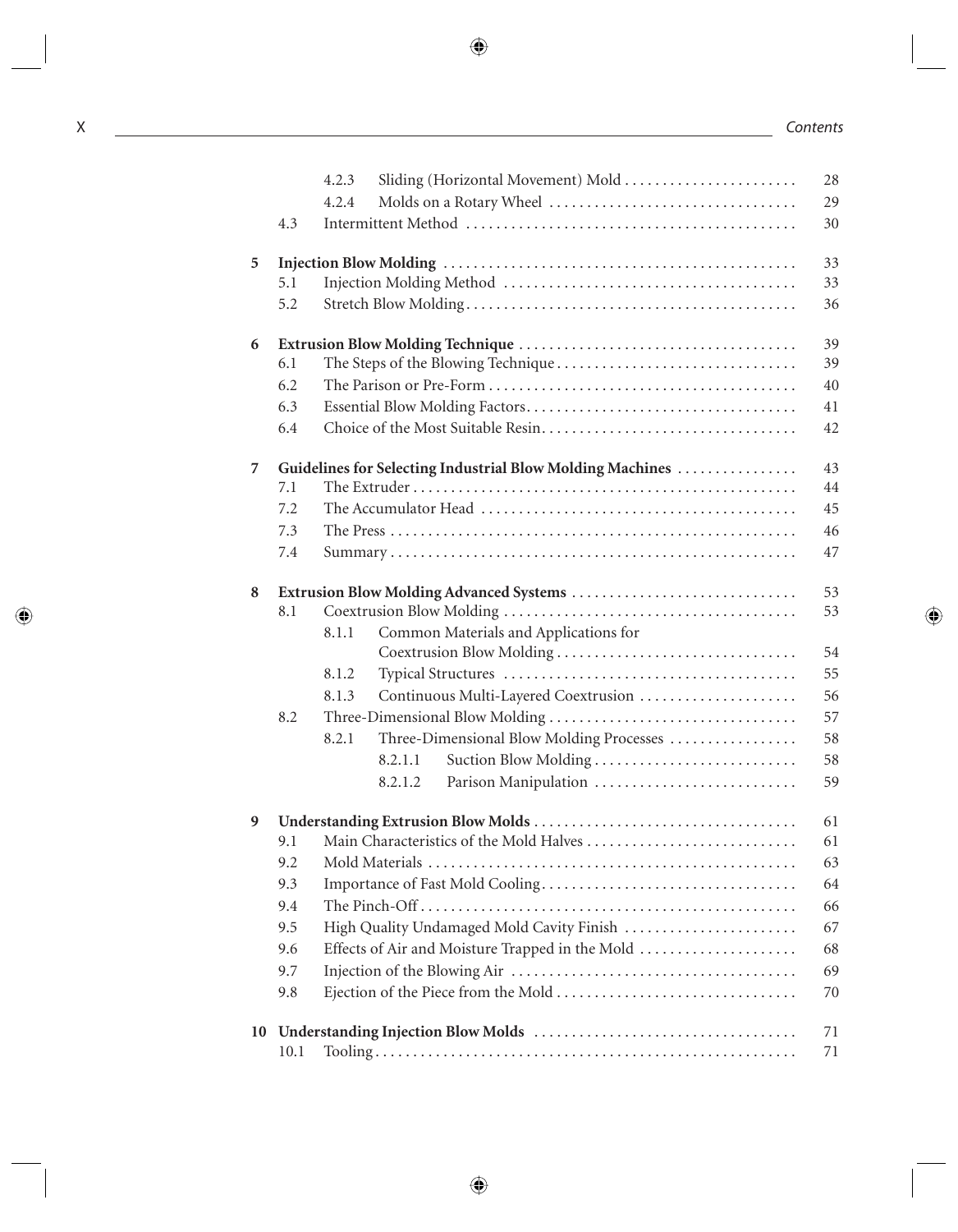| 10.2  | 71                                                                 |     |  |
|-------|--------------------------------------------------------------------|-----|--|
|       | 10.2.1                                                             | 72  |  |
|       | 10.2.2                                                             | 73  |  |
|       | 10.2.3                                                             | 74  |  |
|       | 10.2.4                                                             | 74  |  |
|       | 10.2.5                                                             | 75  |  |
|       | 10.2.6                                                             | 76  |  |
|       | 10.2.7                                                             | 77  |  |
|       |                                                                    | 79  |  |
| 11.1  | Part Molding Equipment and Processing                              | 79  |  |
| 11.2  |                                                                    | 79  |  |
|       | 11.2.1                                                             | 79  |  |
|       | 11.2.2                                                             | 79  |  |
|       | 11.2.3                                                             | 80  |  |
| 11.3  |                                                                    | 83  |  |
|       |                                                                    | 83  |  |
| 11.4  |                                                                    | 83  |  |
|       | The Cutting Machine – Round Parts vs. Parts with Corners<br>11.4.1 | 84  |  |
|       | 11.4.2                                                             | 85  |  |
| 11.5  |                                                                    | 85  |  |
| 11.6  |                                                                    | 85  |  |
|       | Common Deburring Methods<br>11.6.1                                 | 86  |  |
|       | 11.6.2                                                             | 86  |  |
|       | 11.6.3                                                             | 86  |  |
| 11.7  | Clamping Needs in Extrusion Blow Molding                           | 87  |  |
|       | 11.7.1                                                             | 87  |  |
|       | 11.7.2                                                             | 87  |  |
| 11.8  | Effects on the Force Required to Deflash a Part                    | 88  |  |
| 11.9  |                                                                    | 89  |  |
|       | 11.9.1                                                             | 90  |  |
| 11.10 |                                                                    | 90  |  |
| 11.11 |                                                                    | 90  |  |
|       |                                                                    | 91  |  |
| 11.13 |                                                                    | 92  |  |
|       |                                                                    | 92  |  |
|       |                                                                    | 95  |  |
|       |                                                                    | 95  |  |
|       |                                                                    | 97  |  |
|       |                                                                    | 99  |  |
|       |                                                                    | 101 |  |
|       |                                                                    | 101 |  |